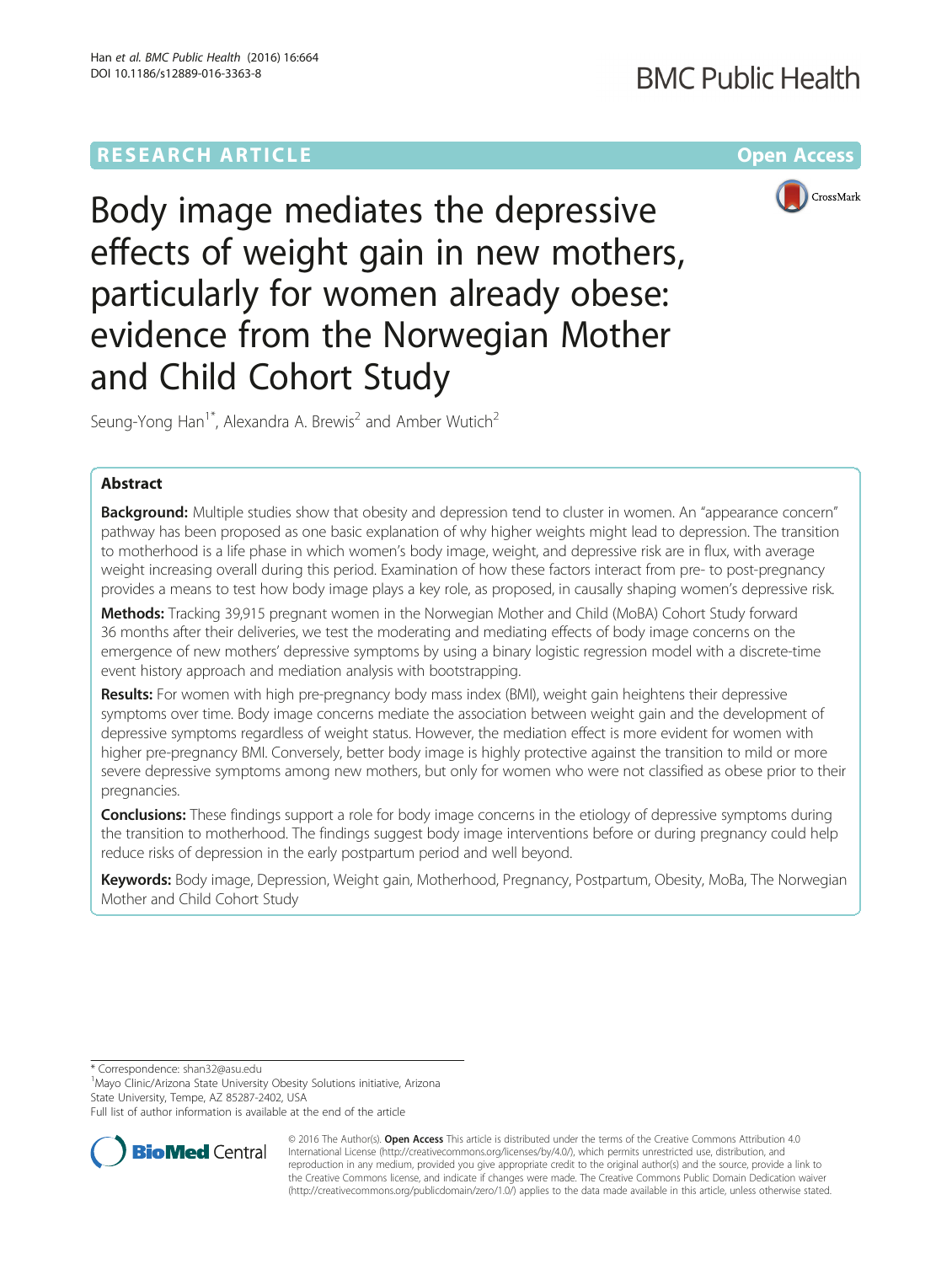# Background

The main goal of this study is to examine the proposed causal relationship between high body mass index (BMI) and the development of depressive symptoms after childbirth among Norwegian mothers, and to establish if negative body image accounts for this relationship. Multiple studies have demonstrated a general u-shaped relationship between BMI and depressive symptoms in women, with greatest risk observed in the heaviest women [\[1](#page-9-0)–[3](#page-9-0)]. For example, a recent meta-analysis of community-based studies published between 1983 and 2007 across multiple countries concluded that women with obesity are approximately 32 % more likely to have depressive symptoms than their lower BMI female peers. Men's depression, by contrast, appears little affected by high BMI [\[4](#page-9-0)].

Negative body image is associated with greater psychological distress regardless of gender [\[5](#page-9-0)–[8](#page-9-0)]. For sociocultural reasons, women seem consistently more susceptible to having body image concerns than men [\[9](#page-9-0)]. Indeed, poor body image is one of a handful of variables that consistently predicts both obesity and depression outcomes [\[10](#page-9-0)–[16\]](#page-9-0). Based on this finding, an "appearance concern" pathway is proposed to explain why obesity predicts depression in general, and why *weight gain* should then also worsen depression over time [\[13](#page-9-0)]. At present, the evidence supporting this proposed pathway is equivocal due to a lack of solid longitudinal analyses. Specifically, a limited number of studies show a significant association between body image concerns and self-esteem, though the direction of cause and effect is unclear [\[7, 17](#page-9-0)]. For example, Friedman et al. [\[12](#page-9-0)] tested two types of body image indices, measuring overweight men and women's appearance and body satisfaction as mediators, and found significant partial mediation effects of both body image indices on depression and self-esteem. Gavin et al. [[18\]](#page-9-0) tested the mediation effect of a body image index in women aged between 40 and 65, measuring respondent satisfaction with her body shape by educational attainment, and concluded that body image exerts a significant mediating effect regardless of education level.

The transition from pre-pregnancy through the first 36 months is one in which body weights and depressive symptoms are in considerable flux, but both tend to increase overall [\[2](#page-9-0), [19](#page-9-0)–[21\]](#page-9-0). There is also some evidence that pre-pregnancy BMI matters to the emergence of depression during this time (hereafter glossed as the "extended postpartum"). A recent meta-analysis determined that women classified as obese (BMI  $\geq$ 30) are 30 % more likely than women classified as normal weight (BMI between 18.5 and 25) to have depressive symptoms in the year following a birth [\[22](#page-9-0)]. One Danish longitudinal study ( $N = 70,355$  women) showed that women whose BMI increased more between 6 months and 6 years postpartum relative to their pre-pregnancy values had more depressive or anxiety disorders (as defined by clinical diagnosis) compared to women who stayed nearer their pre-pregnancy BMI (difference in BMI between -1 and 1) [[23\]](#page-9-0). More generally, body image concerns in and of themselves are associated with greater risk of depression among pregnant women and new mothers [[24](#page-9-0)]; conversely, positive body image seems to be associated with higher self-esteem and myriad health benefits including better mental health [[25\]](#page-9-0). In sum, previous studies suggest the likely importance of body image as a mediator explaining the association between weight status, weight gain, and depression among women, but solid evidence is yet to be provided.

Herein we present the results of a study that prospectively tracks Norwegian women through pregnancy and their first three years of motherhood, identifying how body image variables predict shifts in depressive status through time. A very large sample size allows us to clarify both women's starting weight status and the influence of weight gained on the emergence of depressive symptoms. We hypothesize that women who have greater body image concerns prior to pregnancy and experience greater weight gain into motherhood will exhibit more depressive effects. Beyond better explicating how weight gain and body image are tied together in biosocial pathways to depression as part of a call to enhance understanding of the obesity-depression relationship in general [[15\]](#page-9-0), a more comprehensive model of how these factors interact is also needed to design effective depression intervention programs in the early postpartum period and on into motherhood [\[26](#page-9-0), [27\]](#page-9-0).

# Methods

#### Study population

Our study uses data from the Norwegian Mother and Child Cohort Study (MoBa), a longitudinal study following more than 100,000 Norwegian women who were pregnant between 1999 and 2009 [[28](#page-9-0)]. The first survey was conducted at the 17th week of pregnancy, then repeated at the 22nd and 30th weeks of pregnancy. In the first survey, respondents were asked about their current and pre-pregnancy weight and health status. After the birth of a child, respondents completed additional surveys when the child reached 6, 18, 36, and 60 months of age. For this study, we used data collected at the 17th week of pregnancy (time 0) and at 18 (time 1) and 36 (time 2) months after the birth of a child. As a result, we observe changes in weight and depressive symptoms during two time periods: between the 17th week of pregnancy (time 0) and 18 months postpartum (time 1) and between 18 (time 1) and 36 months postpartum (time 2). Since we are interested in how weight gain and body image concerns are associated with the development of depressive symptoms, we focused on the transition from few or no depressive symptoms to mild, moderate, or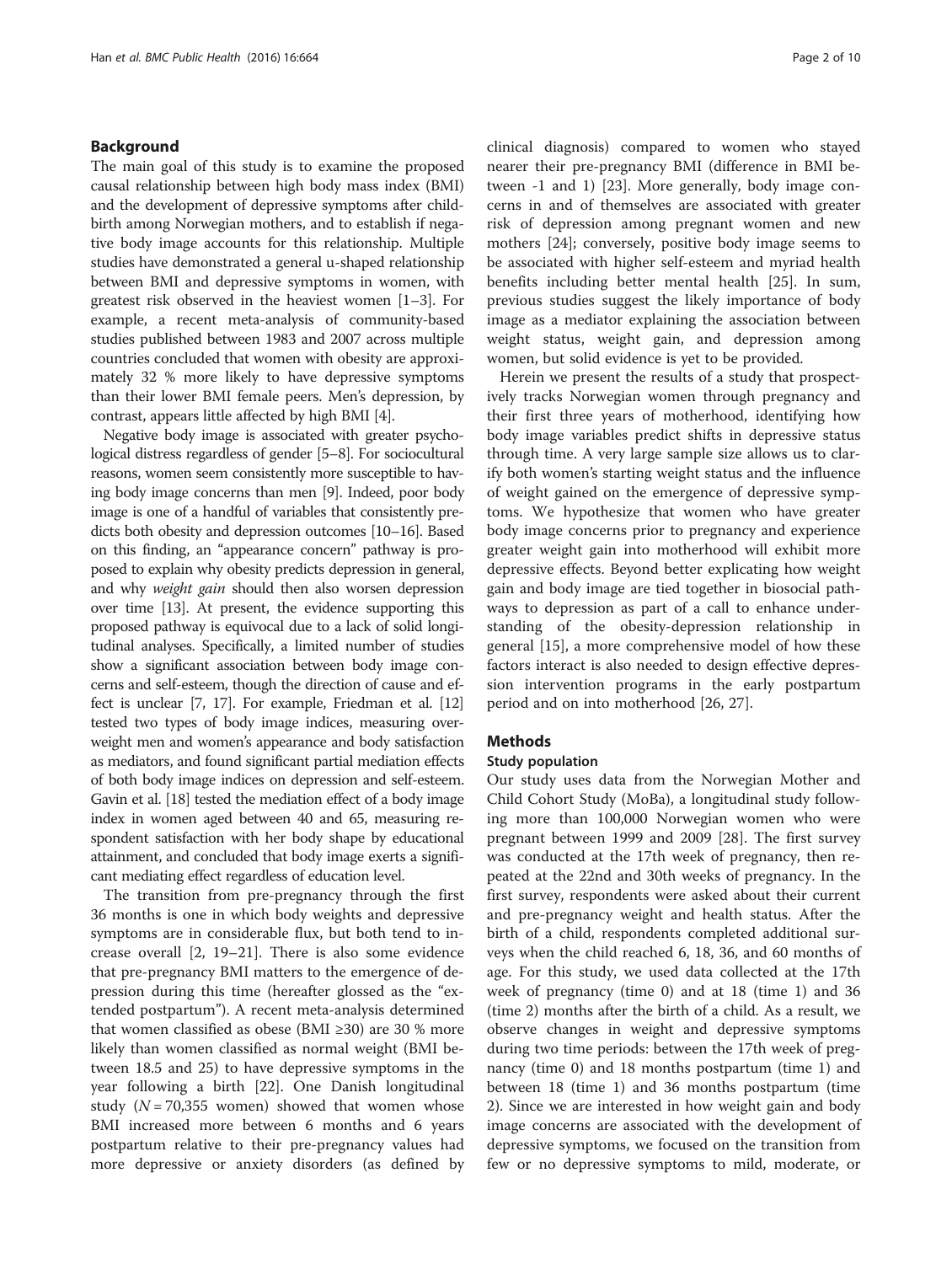severe depressive symptoms. Accordingly, we focused our analysis on the subsample of respondents who did not report depression at the outset of pregnancy.

The initial available sample was 102,980 women. Because our focus is on the transition from baseline (time 0) to time points 1 and 2, we removed women who did not complete the questionnaires at times 0 and 1. Additionally, women who were pregnant at time 1 or 2 were excluded to avoid confounding of body weight/BMI data. Respondents with missing values in any variable or reporting implausible heights and weights (e.g., height <100 cm or >200 cm) were excluded, as were those with BMI below 18.5 (underweight). Finally, respondents who reported they had been diagnosed with or treated for depression pre-pregnancy at time 0 were removed. These criteria yielded a final sample of 39,915 (39 %) women. We then transformed this wide-format dataset to a long-format dataset in preparation for a discrete-time event history analysis, yielding 61,640 person-period cases. Secondary analysis of these data was approved by the Institutional Review Board of Arizona State University.

#### Measures

#### Depressive symptoms

The severity of depressive symptoms was measured using a short version of the Hopkins Symptom Checklist (SCL-8) at time 1 and time 2 [\[29](#page-9-0)]. The SCL-8 asks, "have you ever been bothered by any of the following feelings during the past 2 weeks?" with eight items presented (e.g., "feeling fearful," "feeling nervous or shaky inside," "feeling hopeless about the future," "feeling blue") and a 4-point Likert scale from "not bothered" to "very bothered." The depression score was calculated additively at each time point, so at times 1 and 2 scores range from 0 to 24. The standardized Cronbach Alpha coefficients show reliable internal consistency (.83 and .86 at times 1 and 2, respectively). Since depression points are right-skewed with many cases on the zero point, we defined four groups of depressive symptoms—few or no symptoms (0–5), mild (6–8), moderate (9–10), and severe  $(11-$ 24)—following Chwastiak et al. [[30](#page-9-0)]. Since our study focuses on the development of depressive symptoms after childbirth, the dependent variable is the transition from having no depressive symptoms at time 0 to having mild, moderate, or severe depressive symptoms at time 1 or 2.

# Body image concerns

The questionnaires at 18 (time 1) and 36 (time 2) months postpartum used three sub-questions to measure body image concerns. The questions were, "have you during the last 6 months:"

- (1)"felt yourself that you were too fat?"
- (2)"been really afraid of putting on weight or becoming too fat?"
- (3)"felt that it was extremely important for your selfimage to maintain a particular weight?"

For each question, a response of "yes" or "perhaps" was scored as +1. Points were summed to create a 0–4 point body image concern variable, where 4 was the highest level of concern. The standardized Cronbach Alpha coefficients show reliable internal consistency (.66 and .66 at times 1 and 2, respectively).

#### Weight change

The proportion of change in body mass index (BMI) was used to measure the weight change of a respondent over time. Weights and heights were self-reported and used to calculate BMI at times 0, 1, and 2. Mothers were then classified as normal/healthy  $(18.5 \leq BMI < 25$ ; hereafter referred to as "normal weight"), overweight  $(25 \leq BMI \leq$ 30), or obese (30  $\leq$  BMI). BMI change refers to differences in BMI from the first time period (between the 17th week of pregnancy and 18 months after childbirth) to the second time period (between 18 and 36 months after childbirth). The proportion of change in BMI was then multiplied by 10, so that a 10 % change in BMI corresponds to a one-unit change in the variable. In addition, 25 cases with extreme weight changes between the two time periods are excluded. This variable is continuous and time-variant.

## Covariates

We included a number of known covariates of postnatal depression in our models: lower socioeconomic status, worse health status, less exercise, more stressful life events and circumstances, less social support, and immigrant status [[13, 15, 31](#page-9-0)–[33](#page-9-0)]. To control for socioeconomic status we used level of education, parental income, and immigration status as covariates. Level of education is a dichotomous variable measuring whether or not a respondent finished or was enrolled in on-going higher education at the 17th week of pregnancy. Parental income is a categorical variable having the sum of both the mother and father's incomes. It is grouped into three categories: low (combined income ≤450,000 NOK), medium, and high income (combined income ≥800,000 NOK). If a respondent or her child's father spoke a language other than Norwegian, the respondent was coded as born outside Norway (i.e., immigrant). Immigration status is important to consider since immigrant women tend to have a higher chance of developing depressive symptoms in the extended postpartum compared to non-immigrant women [\[32](#page-9-0)]. Health status is a continuous variable summing the number of self-reported illnesses or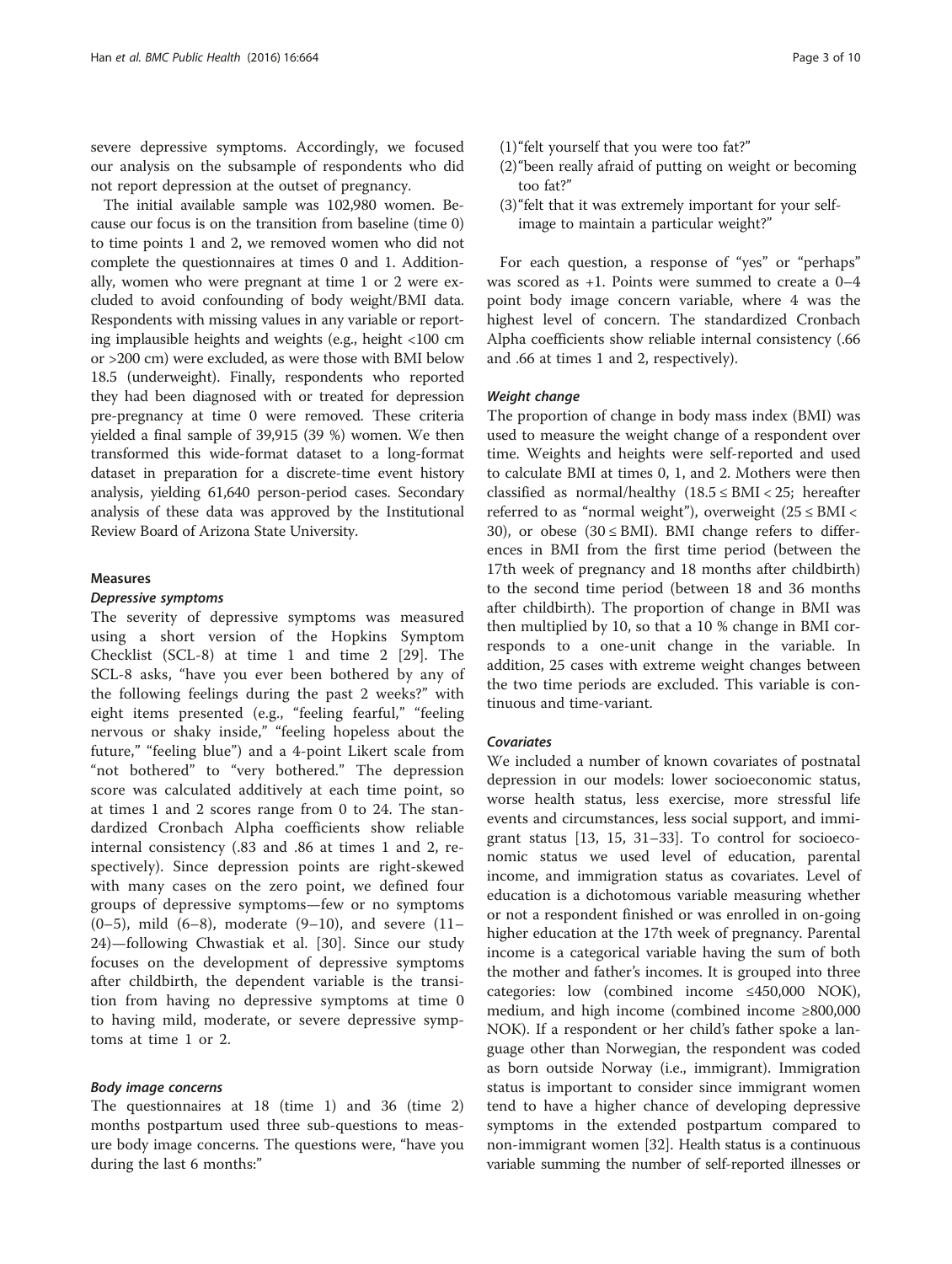health problems (excluding depression) a respondent reported prior to pregnancy. Respondents' ages range from 18 to 47. Three age groups were created based on the age of a respondent at time 0: 18–29, 30–39, and 40–47. Two variables in the MoBa survey measure social support. The first variable used five questions related to various aspects of the respondent's relationship with the father of her child at times 1 and 2. Each question has a maximum of five points, so the range of the final continuous, time-variant variable is between 0 and 25. The second time-variant variable measures how frequently a respondent communicated with close friends or family members, which we defined in three groups: talk rarely, talk occasionally, and talk frequently. In cases where a respondent checked two options, the response with a lower point or frequency was considered the correct answer to be conservative. Stress is a dichotomous variable indicating whether or not a respondent reported stressful life events, such as illness, hospitalization, or financial problems at each time point. We also created a variable measuring the intensity of physical activity in the respondent's leisure time or at work to control for her level of physical activity before pregnancy. Since the physical activity question in time 2 was measured slightly differently from time 0 to time 1, the variable at time 2 is weighted so that it has the same possible range between 0 and 5.

#### Statistical analysis

#### Step 1: Binary logistic regression

To test the associations among weight gain, body image concerns, and the development of depressive symptoms over time, we used a binary logistic regression model using a discrete-time event history approach (PROC LO-GISTIC in SAS 9.4). This is the most appropriate technique given that the outcome variable is a dichotomous transition and that not all respondents experienced that transition. The duration of the event is one or two since our data has three time points (time 0, 1, and 2). By design, respondents become at risk of having depressive symptoms after pregnancy since all the respondents with depression before pregnancy are excluded from the sample, and they are removed from the risk once they develop mild or more severe depressive symptoms. And respondents who did not experience any depressive symptoms at all three time points are censored. For example, if a respondent who did not have depression before pregnancy reported mild depressive symptoms at time 1, she is censored at time 1 and the duration is one. If she reported no depressive symptoms at time 1, but did report symptoms at time 2, she is censored at time 2 and the duration is two. Therefore, the time unit of the analysis is the respondent-time. As shown in the example, each respondent can contribute as many as two cases to the sample. An additional consideration is the parameterization of time, which is measured with

the time variable that indicates duration. The hazard has been parameterized with a dichotomous time variable having a value of one or two. Although event history analyses are typically used when there are many periods of risk (many years, many months), our analyses examine the transition across only two periods of risk. While this means there will be many ties in the data, the approach does not violate the assumptions of discrete-time event history, which is amenable to tied events.

In this binary logistic regression model, the interaction between body image concerns and the development of depressive symptoms is tested as well. The interaction results, if significant, tell us how the total effect of weight change on the development of depressive symptoms varies at each level of body image concerns [\[34, 35](#page-9-0)].

#### Step 2: Mediation analysis with bootstrapping

In the next step, we assessed the effects of weight change on depressive symptoms through body image concerns. The results tell us how body image concerns mediate the total effect of weight change on depressive symptoms when the effect exists [[34, 35](#page-9-0)]. The most widely used method for mediation analysis is the causal four steps approach by Baron and Kenny [\[34\]](#page-9-0). Though intuitive and effective to test mediation, the approach has some limitations including the imbalance of confidence limits due to the non-normality of the distribution of the indirect effect [\[36\]](#page-9-0). MacKinnon, Lockwood, and Williams [[37\]](#page-9-0) suggest two methods to overcome this limitation, and their simulation study confirms that confidence limits are the most accurate when a biascorrected bootstrap resampling method is used. Further, the method performs fairly well when the outcome is dichotomous, like our dependent variable, the transition to mild or more severe depressive symptoms. However, our mediator, body image concerns, and the main independent variable, weight change, are both time-varying, which is likely to cause some biases for confidence limits. To circumvent this issue, we calculated the confidence limits of the indirect effect of body image concerns for each time period separately. We used the user-made binary\_mediation command in Stata with the bootstrap command with 5,000 sampling replications following Jackson, Beeken, and Wardle [\[38\]](#page-9-0). This analysis enables us to estimate direct, indirect, and total effects; the bootstrap command is used to obtain the bias-corrected 95 % confidence intervals of the coefficients for those three effects in each time period.

# Results

Tables [1](#page-4-0) and [2](#page-5-0) summarize the descriptive statistics for the variables used in the analysis for two time periods (times 1 and 2) by initial weight status (time 0). The descriptive statistics of the total 39,915 respondents who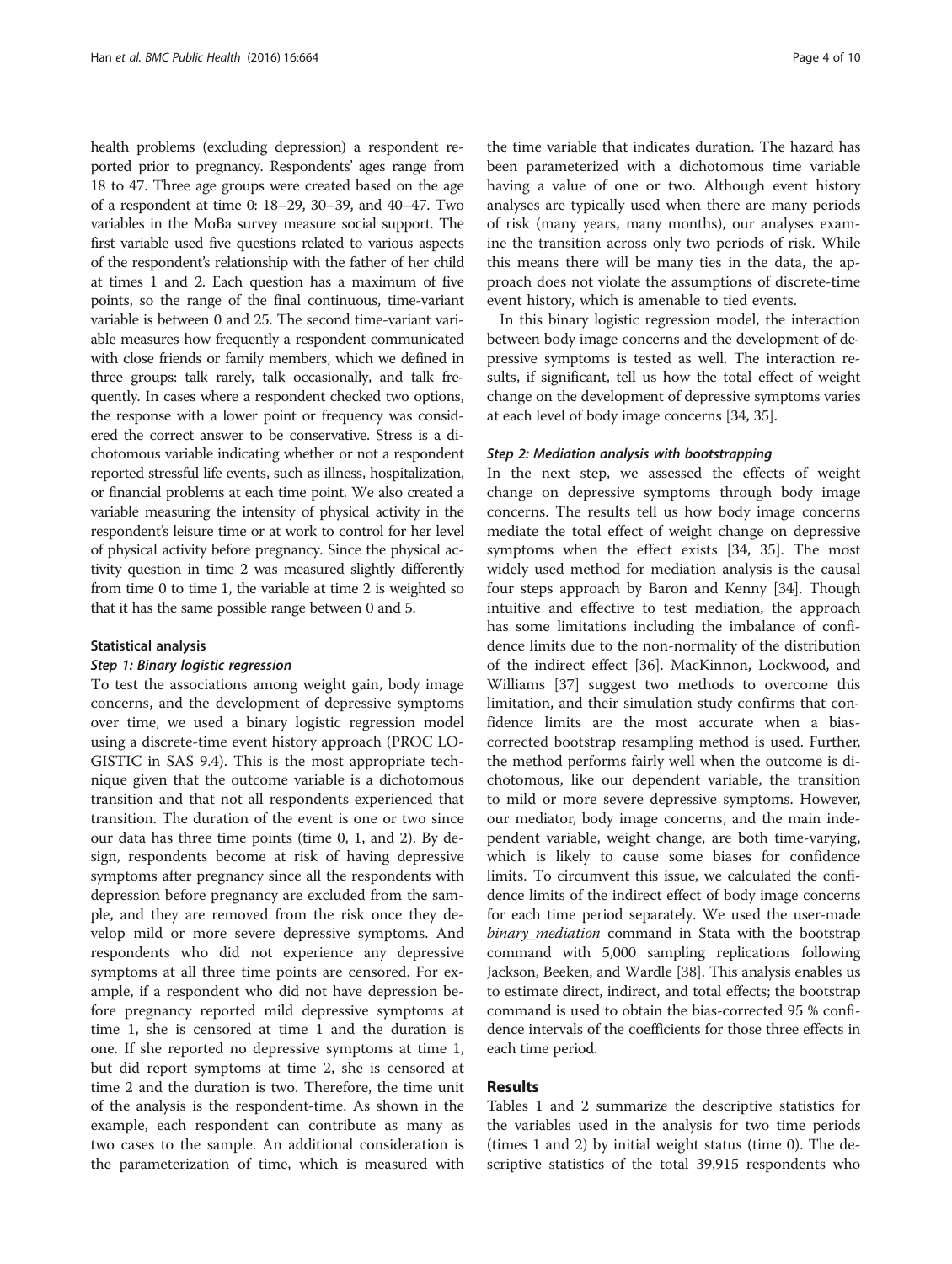|                                                             | Normal weight $(18.5 < BMI \le 25)$ |        |              |              | Overweight $(25 < BMI \leq 30)$ |      |                     |              | Obese $(30 < BMI)$ |      |             |              |
|-------------------------------------------------------------|-------------------------------------|--------|--------------|--------------|---------------------------------|------|---------------------|--------------|--------------------|------|-------------|--------------|
|                                                             | Mean                                | S.D.   | Min.         | Max.         | Mean                            | S.D. | Min.                | Max.         | Mean               | S.D. | Min.        | Max.         |
| Transition to mild or more severe depressive symptoms (1/0) |                                     |        |              |              |                                 |      |                     |              |                    |      |             |              |
| between time 0 and 1                                        | 0.09                                | 0.29   | 0            | $\mathbf{1}$ | 0.10                            | 0.29 | $\mathbb O$         | 1            | 0.11               | 0.32 | $\circ$     | 1            |
| Time-variant variables at Time 1                            |                                     |        |              |              |                                 |      |                     |              |                    |      |             |              |
| <b>BMI</b> change                                           | 0.21                                | 0.64   | $-3.57$      | 8.33         | 0.11                            | 0.73 | $-5.73$             | 4.29         | $-0.10$            | 0.82 | $-4.09$     | 3.78         |
| Body image concern                                          | 1.48                                | 1.15   | $\mathbf 0$  | 3            | 2.07                            | 0.95 | $\mathbf 0$         | 3            | 2.19               | 0.86 | 0           | 3            |
| Partner                                                     | 20.56                               | 4.11   | $\circ$      | 25           | 20.44                           | 4.21 | 0                   | 25           | 20.22              | 4.43 | 0           | 25           |
| Talk rarely                                                 | 0.01                                | 0.10   | $\mathbf{0}$ | $\mathbf{1}$ | 0.01                            | 0.10 | $\mathbf 0$         | 1            | 0.01               | 0.12 | 0           | 1            |
| Talk occasionally                                           | 0.22                                | 0.41   | $\mathbf{0}$ | $\mathbf{1}$ | 0.20                            | 0.40 | 0                   | 1            | 0.17               | 0.38 | $\circ$     | 1            |
| Talk often                                                  | 0.77                                | 0.42   | $\mathbf 0$  | $\mathbf{1}$ | 0.79                            | 0.41 | $\mathbf 0$         | 1            | 0.81               | 0.39 | 0           | 1            |
| <b>Stress</b>                                               | 0.98                                | 0.15   | $\circ$      | $\mathbf{1}$ | 0.97                            | 0.16 | $\mathbf 0$         | $\mathbf{1}$ | 0.96               | 0.19 | 0           | 1            |
| Exercise                                                    | 2.63                                | 1.37   | $\mathbf 0$  | 5            | 2.74                            | 1.38 | $\mathsf{O}\xspace$ | 5            | 2.82               | 1.39 | $\mathbf 0$ | 5            |
| Time-invariant variables at Time 0                          |                                     |        |              |              |                                 |      |                     |              |                    |      |             |              |
| Health                                                      | 0.96                                | 1.16   | $\mathbf{0}$ | 10           | 1.07                            | 1.24 | $\circ$             | 8            | 1.22               | 1.34 | $\circ$     | 10           |
| Higher education                                            | 0.72                                | 0.45   | $\mathbf{0}$ | $\mathbf{1}$ | 0.64                            | 0.48 | $\mathbf 0$         | 1            | 0.53               | 0.50 | $\circ$     | 1            |
| Low income                                                  | 0.09                                | 0.28   | $\mathbf{0}$ | $\mathbf{1}$ | 0.09                            | 0.28 | 0                   |              | 0.11               | 0.32 | 0           | 1            |
| Mid income                                                  | 0.75                                | 0.43   | $\mathbf 0$  | $\mathbf{1}$ | 0.80                            | 0.40 | $\mathbf 0$         | $\mathbf{1}$ | 0.81               | 0.39 | 0           | 1            |
| High income                                                 | 0.16                                | 0.37   | $\mathbb O$  | $\mathbf{1}$ | 0.12                            | 0.32 | $\mathbf 0$         | 1            | 0.07               | 0.26 | 0           | $\mathbf{1}$ |
| Foreign-born                                                | 0.10                                | 0.31   | $\mathbf 0$  | $\mathbf{1}$ | 0.08                            | 0.27 | $\mathbf 0$         | 1            | 0.07               | 0.26 | 0           | 1            |
| In the 20s                                                  | 0.40                                | 0.49   | $\mathbf{0}$ | $\mathbf{1}$ | 0.39                            | 0.49 | $\circ$             | 1            | 0.41               | 0.49 | $\circ$     | 1            |
| In the 30s                                                  | 0.58                                | 0.49   | $\mathbf{0}$ | $\mathbf{1}$ | 0.58                            | 0.49 | $\mathbf 0$         |              | 0.56               | 0.50 | $\circ$     | $\mathbf{1}$ |
| In the 40s                                                  | 0.02                                | 0.14   | $\mathbf{0}$ | $\mathbf{1}$ | 0.02                            | 0.15 | $\mathbf{0}$        | 1            | 0.03               | 0.16 | $\circ$     | 1            |
| Twins or triplets                                           | 0.02                                | 0.13   | $\mathbf{0}$ | $\mathbf{1}$ | 0.02                            | 0.13 | $\mathbf 0$         | 1            | 0.02               | 0.14 | 0           |              |
| Age                                                         | 30.60                               | 4.23   | 18           | 47           | 30.75                           | 4.39 | 18                  | 47           | 30.59              | 4.50 | 18          | 46           |
| N                                                           |                                     | 27,339 |              |              |                                 | 8845 |                     |              |                    | 3731 |             |              |

<span id="page-4-0"></span>**Table 1** Summary statistics for the time period between the  $17<sup>th</sup>$  Week of pregnancy (time 0) and the  $18<sup>th</sup>$  Month Postpartum (time 1)

completed the survey at times 0 and 1, and who did not have depression at time 0, are summarized in (Table 1). In (Table [2\)](#page-5-0), the descriptive statistics of the total 21,715 respondents  $(=14,961 + 4,839 + 1,925)$  who were not censored (i.e., who did not report depressive symptoms) between times 0 and 1 are summarized.

In detail, 9.1 % of respondents (2492 of 27,339 respondents) with BMI between 18.5 and 25 (normal weight), 9.6 % of respondents (850 of 8845 respondents) with BMI between 25 and 30 (overweight), and 11.2 % of respondents (417 of 3,731 respondents) with BMI higher than 30 (obese) developed mild or more severe depressive symptoms between times 0 and 1. Among the respondents who did not develop mild or more severe depressive symptoms between times 0 and 1,6.4 % of respondents classified as normal weight (962 out of 14,961 respondents), 6.0 % of respondents classified as overweight (295 out of 4839 respondents), and 7.1 % of respondents classified as obese (137 out of 1925 respondents) developed mild or more severe depressive symptoms between times 1 and 2. In both time periods, more overweight and obese women

experienced depressive symptoms over time compared to women with normal weights.

In addition, overweight and obese women tended to have poorer body image than women with normal BMI between times 0 and 1. This pattern was repeated between times 1 and 2, though the level of body image concerns for those respondents who did not develop mild or more severe depressive symptoms between times 0 and 1 was slightly lower (better) than those respondents who were censored between time 0 and time 1. Further, overweight and obese women communicated more actively with their close friends or family members (not including spouses or life partners) than did women with normal BMI. BMI did not change substantially over time for any of the three groups, but overweight and obese women tended to exercise slightly more often than women with normal BMI. Women classified as overweight and obese were less educated, earned less, and had more illnesses or health problems than women classified with normal BMI.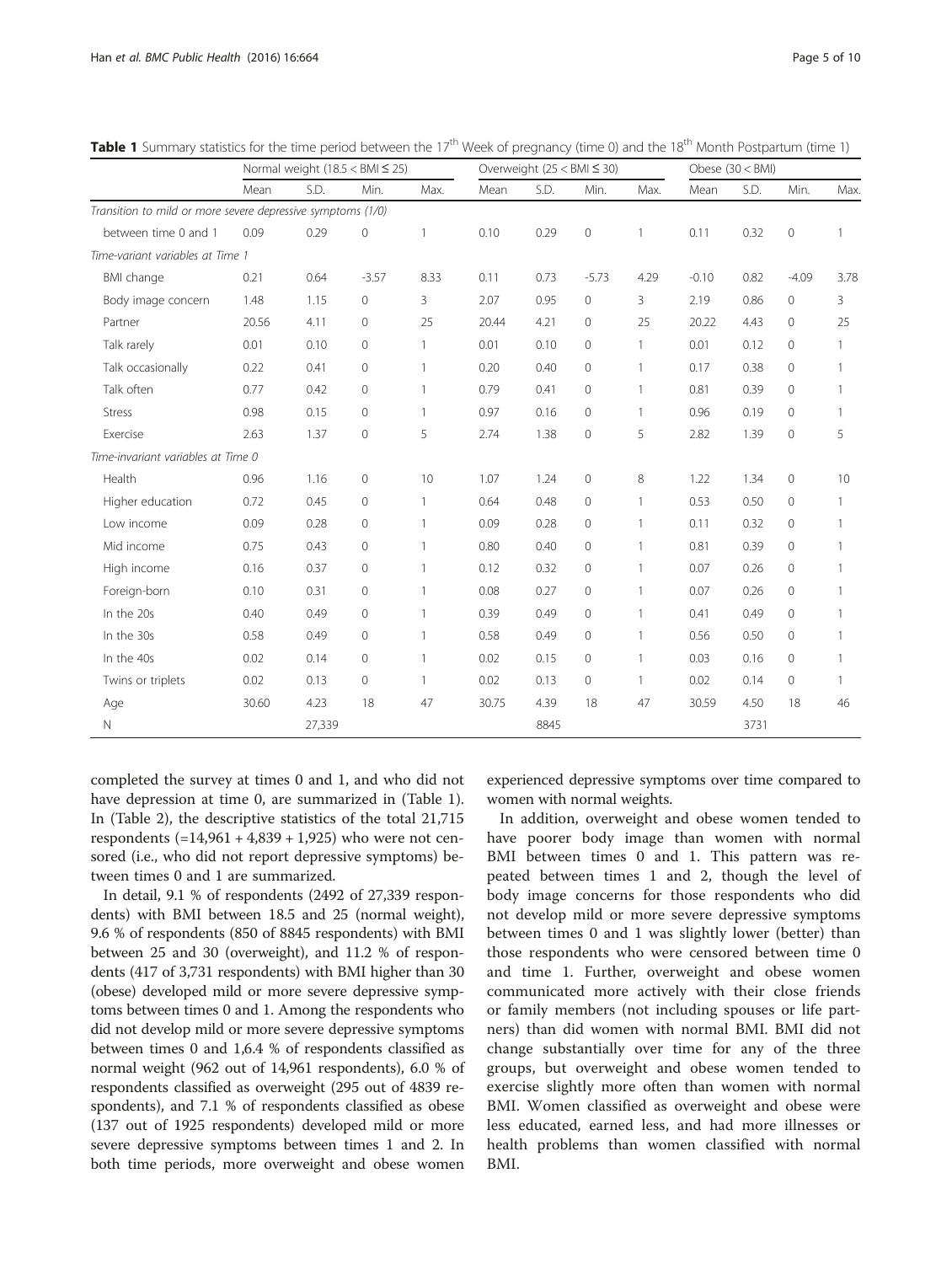|                                                             | Normal weight $(18.5 < BMI \le 25)$ |        |              | Overweight $(25 < BM \leq 30)$ |       |      |              | Obese $(30 < BMI)$ |       |      |                |              |
|-------------------------------------------------------------|-------------------------------------|--------|--------------|--------------------------------|-------|------|--------------|--------------------|-------|------|----------------|--------------|
|                                                             | Mean                                | S.D.   | Min.         | Max.                           | Mean  | S.D. | Min.         | Max.               | Mean  | S.D. | Min.           | Max.         |
| Transition to mild or more severe depressive symptoms (1/0) |                                     |        |              |                                |       |      |              |                    |       |      |                |              |
| between time 1 and 2                                        | 0.06                                | 0.25   | 0            | 1                              | 0.06  | 0.24 | $\mathbb O$  | $\mathbf{1}$       | 0.07  | 0.26 | $\circ$        | 1            |
| Time-variant variables at Time 2                            |                                     |        |              |                                |       |      |              |                    |       |      |                |              |
| BMI change                                                  | 0.11                                | 0.57   | $-3.98$      | 6.94                           | 0.07  | 0.65 | $-3.30$      | 3.67               | 0.08  | 0.80 | $-4.35$        | 3.64         |
| Body image concern                                          | 1.25                                | 1.11   | $\mathbf{0}$ | 3                              | 1.78  | 0.97 | $\mathbf{0}$ | 3                  | 1.91  | 0.89 | 0              | 3            |
| Partner                                                     | 20.35                               | 4.22   | $\mathbf 0$  | 25                             | 20.28 | 4.27 | $\circ$      | 25                 | 20.08 | 4.31 | $\mathbf{1}$   | 25           |
| Talk rarely                                                 | 0.01                                | 0.09   | $\mathbf{0}$ | 1                              | 0.01  | 0.10 | $\mathbf{0}$ | $\mathbf{1}$       | 0.01  | 0.10 | $\circ$        | 1            |
| Talk occasionally                                           | 0.23                                | 0.42   | 0            | 1                              | 0.22  | 0.42 | $\circ$      | $\mathbf{1}$       | 0.20  | 0.40 | 0              | 1            |
| Talk often                                                  | 0.77                                | 0.42   | $\mathbf{0}$ | 1                              | 0.77  | 0.42 | $\mathbf{0}$ | $\mathbf{1}$       | 0.79  | 0.41 | $\circ$        | 1            |
| <b>Stress</b>                                               | 0.43                                | 0.50   | $\mathbf{0}$ | $\mathbf{1}$                   | 0.50  | 0.50 | $\circ$      | $\mathbf{1}$       | 0.54  | 0.50 | 0              | $\mathbf{1}$ |
| Exercise                                                    | 1.44                                | 0.97   | $\mathbf 0$  | 5                              | 1.49  | 0.97 | $\circ$      | 5                  | 1.45  | 1.01 | $\mathbf 0$    | 5            |
| Time-invariant variables at Time 0                          |                                     |        |              |                                |       |      |              |                    |       |      |                |              |
| Health                                                      | 0.93                                | 1.12   | 0            | 10                             | 1.03  | 1.19 | $\mathbf{0}$ | 8                  | 1.17  | 1.28 | 0              | 8            |
| Higher education                                            | 0.74                                | 0.44   | $\mathbf{0}$ | $\mathbf{1}$                   | 0.67  | 0.47 | $\circ$      | $\mathbf{1}$       | 0.57  | 0.50 | 0              | 1            |
| Low income                                                  | 0.07                                | 0.26   | $\mathbf{0}$ | 1                              | 0.07  | 0.26 | $\mathbf{0}$ | $\mathbf{1}$       | 0.10  | 0.30 | $\circ$        | 1            |
| Mid income                                                  | 0.75                                | 0.43   | 0            | 1                              | 0.80  | 0.40 | $\circ$      | $\mathbf{1}$       | 0.81  | 0.39 | 0              | 1            |
| High income                                                 | 0.17                                | 0.38   | $\mathbf{0}$ | 1                              | 0.12  | 0.33 | $\mathbf{0}$ | $\mathbf{1}$       | 0.09  | 0.28 | $\circ$        | $\mathbf{1}$ |
| Foreign-born                                                | 0.09                                | 0.29   | $\mathbf{0}$ |                                | 0.07  | 0.26 | $\mathbf{0}$ | $\mathbf{1}$       | 0.07  | 0.25 | 0              | 1            |
| In the 20s                                                  | 0.37                                | 0.48   | $\mathbf{0}$ |                                | 0.36  | 0.48 | $\mathbf{0}$ | $\mathbf{1}$       | 0.37  | 0.48 | $\circ$        | 1            |
| In the 30s                                                  | 0.61                                | 0.49   | 0            | 1                              | 0.61  | 0.49 | $\mathbf{0}$ | $\mathbf{1}$       | 0.61  | 0.49 | $\overline{0}$ | 1            |
| In the 40s                                                  | 0.02                                | 0.14   | $\mathbf 0$  | $\mathbf{1}$                   | 0.03  | 0.16 | $\circ$      | $\mathbf{1}$       | 0.03  | 0.16 | 0              | 1            |
| Twins or triplets                                           | 0.02                                | 0.13   | $\circ$      | $\mathbf{1}$                   | 0.02  | 0.14 | $\mathbf{0}$ | $\mathbf{1}$       | 0.02  | 0.14 | 0              | 1            |
| Age                                                         | 30.95                               | 4.14   | 18           | 47                             | 31.09 | 4.32 | 18           | 47                 | 30.96 | 4.33 | 18             | 46           |
| Ν                                                           |                                     | 14,961 |              |                                |       | 4839 |              |                    |       | 1925 |                |              |

<span id="page-5-0"></span>Table 2 Summary statistics for the time period between the 18<sup>th</sup> month postpartum (time 1) and the 36<sup>th</sup> month postpartum (time 2)

## Step 1: Binary logistic regression results

In the first step, we ran a series of binary logistic regressions using a discrete-time event history model approach by initial weight status to estimate the effects of BMI change and body image concerns on the transition from having no depressive symptoms to experiencing some degree of depressive symptoms. The results for all three groups are summarized in (Table [3](#page-6-0)). Model 1 includes only BMI change, model 2 includes both BMI change and body image concerns, and model 3 includes the interaction term between the two. The results are presented as odds ratios, so a coefficient greater than one represents a positive effect that accelerates the rate of the transition, while a coefficient less than one represents a negative effect that delays the transition.

For women with normal weights, a one-unit (10 %) increase in BMI over time does not change the likelihood of the transition from no depressive symptoms to mild or more severe depressive symptoms. This result is identical for overweight women. For women classified as obese, however, a 10 % increase in BMI significantly increases the likelihood of the transition to experiencing depressive symptoms by 18 % in model 1. It should be noted that a one-unit increase in BMI, which is a 10 % increase in BMI compared to the previous time point, requires greater overall weight gain for women starting with higher body weights. For example, a woman who weighs 95 kg (about 209 lbs) and measures 1.7 m (about 5 ft 7 in) in height would have to gain 9.5 kg (about 21 lbs) for her BMI to increase by 10 %. By comparison, a woman of the same height with a starting weight of 60 kg only needs to gain 6 kg.

The results for body image concerns in model 2 for all three weight status groups, unlike those for BMI change, show significant associations with the likelihood of having depressive symptoms. For example, for obese women, a one-unit increase in body image concerns significantly increases the likelihood of having depressive symptoms by 56 %. The size of the effect varies for women who are normal weight and overweight, but the directions are the same.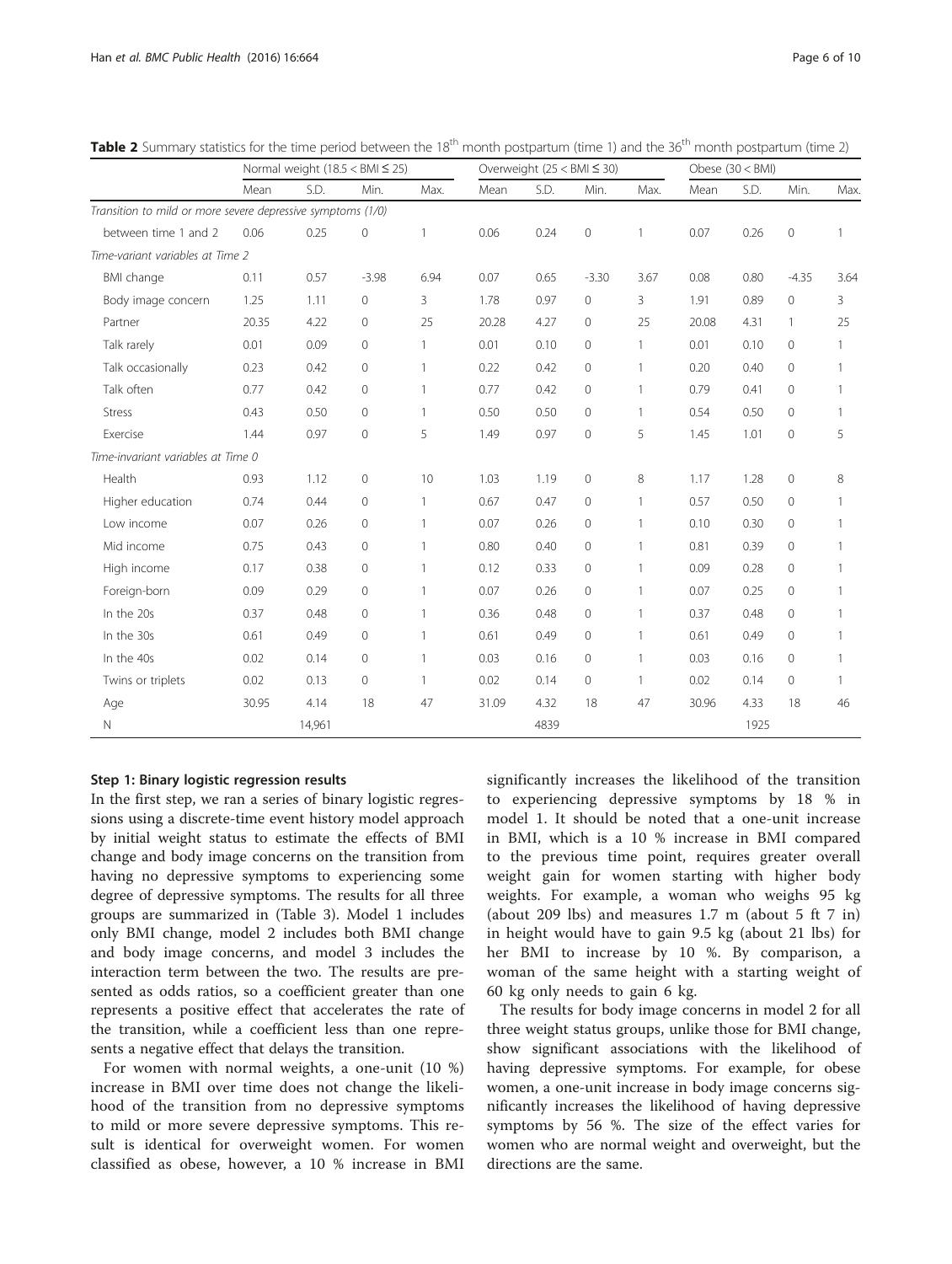<span id="page-6-0"></span>

|  | Table 3 Discrete-time event history model results |  |  |  |
|--|---------------------------------------------------|--|--|--|
|--|---------------------------------------------------|--|--|--|

|                                 | Model 1    |                        |         | Model 2    |                |         | Model 3    |                |          |
|---------------------------------|------------|------------------------|---------|------------|----------------|---------|------------|----------------|----------|
|                                 | Odds Ratio | 95 % C.I.              | p-value | Odds ratio | 95 % C.I.      | p-value | Odds ratio | 95 % C.I.      | p-value  |
| Normal weight                   |            |                        |         |            |                |         |            |                |          |
| <b>BMI</b> change               | 1.037      | (0.980; 1.098)         | 0.210   | 0.952      | (0.898; 1.010) | 0.104   | 0.755      | (0.671; 0.849) | < .0001  |
| Body image concern              |            |                        |         | 1.395      | (1.348; 1.443) | < .0001 | 1.372      | (1.326; 1.421) | < .0001  |
| BMI change * Body image concern |            |                        |         |            |                |         | 1.128      | (1.070; 1.189) | < .0001  |
| -2 Log Likelihood               | 21188.81   |                        |         | 20803.72   |                |         | 20783.46   |                |          |
| Person-time                     | 42,300     |                        |         |            |                |         |            |                |          |
| Overweight                      |            |                        |         |            |                |         |            |                |          |
| BMI change                      | 1.043      | $(0.956; 1.138)$ 0.344 |         | 0.997      | (0.913; 1.089) | 0.947   | 0.681      | (0.519; 0.894) | 0.006    |
| Body image concern              |            |                        |         | 1.650      | (1.525; 1.784) | < 0001  | 1.644      | (1.520; 1.778) | < 0.0001 |
| BMI change * Body image concern |            |                        |         |            |                |         | 1.171      | (1.053; 1.303) | 0.004    |
| -2 Log Likelihood               | 6923.74    |                        |         | 6749.73    |                |         | 6741.34    |                |          |
| Person-time                     | 13,684     |                        |         |            |                |         |            |                |          |
| Obese                           |            |                        |         |            |                |         |            |                |          |
| BMI change                      | 1.178      | $(1.053; 1.319)$ 0.004 |         | 1.163      | (1.040; 1.302) | 0.008   | 1.047      | (0.903; 1.208) | 0.808    |
| Body image concern              |            |                        |         | 1.563      | (1.380; 1.770) | < .0001 | 1.561      | (1.379; 1.768) | < 0.0001 |
| BMI change * Body image concern |            |                        |         |            |                |         | 1.045      | (0.903; 1.208) | 0.557    |
| -2 Log Likelihood               | 3152.89    |                        |         | 3099.47    |                |         | 3099.13    |                |          |
| Person-time                     |            |                        |         | 5656       |                |         |            |                |          |

Note: C.I. stands for confidence intervals (Wald). The variables to measure social support, stress, exercise, health, education, income, age, and singleton or not are controlled for in each model but omitted

The interaction between BMI change and body image concerns is significant for women who are classified as normal weight and overweight. The results indicate that normal weight and overweight women are more likely to experience depressive symptoms when they have more body concerns. The results for women categorized as obese, however, do not show any significant interaction effects.

Focusing on model 2 across tables, the results of the socioeconomic and demographic factors show similar patterns to previous studies across all three weight status groups, with some exceptions [[27](#page-9-0), [31\]](#page-9-0) (results not provided). As expected, more social support, higher income, more education, fewer health problems, and fewer adverse life events were associated with fewer depressive symptoms.

#### Step 2: Mediation analysis results

To test if body image concerns mediate the effect of BMI change on developing mild or more severe depressive symptoms, mediation analysis was conducted for two time periods separately in the final step of the analysis. Previous studies showed that the periods during pregnancy and immediately following birth are crucial for the development of depression [\[33](#page-9-0), [39](#page-9-0)], but it is also likely that BMI change has a long-term effect on depression and anxiety as well across the extended postpartum [[23\]](#page-9-0). The results of the mediation analysis are summarized in (Table [4\)](#page-7-0).

Between time 0  $(17<sup>th</sup>$  week of pregnancy) and time 1 (18 months after childbirth), the results show a significant and positive indirect effect of body image concerns on the association between BMI change and depressive symptoms. The effect is obvious regardless of the mother's body size (BMI). However, we confirmed that the interactions between weight gain and body image concerns are significant for normal weight and overweight women (Table 3), but not for women classified as obese. This finding suggests that the effects of weight gain on experiencing depressive symptoms vary at different levels of body image concerns for women with smaller body sizes. Focusing on the women with obesity, a group that did not show a significant moderating effect of body image concerns, the results indicate a significant indirect effect. In detail, a 10 % increase in BMI between times 0 and 1 is associated with a roughly. Eight percent increase in the likelihood of having mild or more severe depressive symptoms mediated by body image concerns  $(exp (.0080) = 1.008)$ . Body image concerns account for about 12 % of the total effect  $(.0080/.0673 = .12)$ . In other words, about 12 % of the total effect of BMI change on the development of depressive symptoms up to 18 months postpartum can be explained by women's negative body image concerns.

In the second time period between the  $18<sup>th</sup>$  month and the  $36<sup>th</sup>$  month after childbirth (between times 1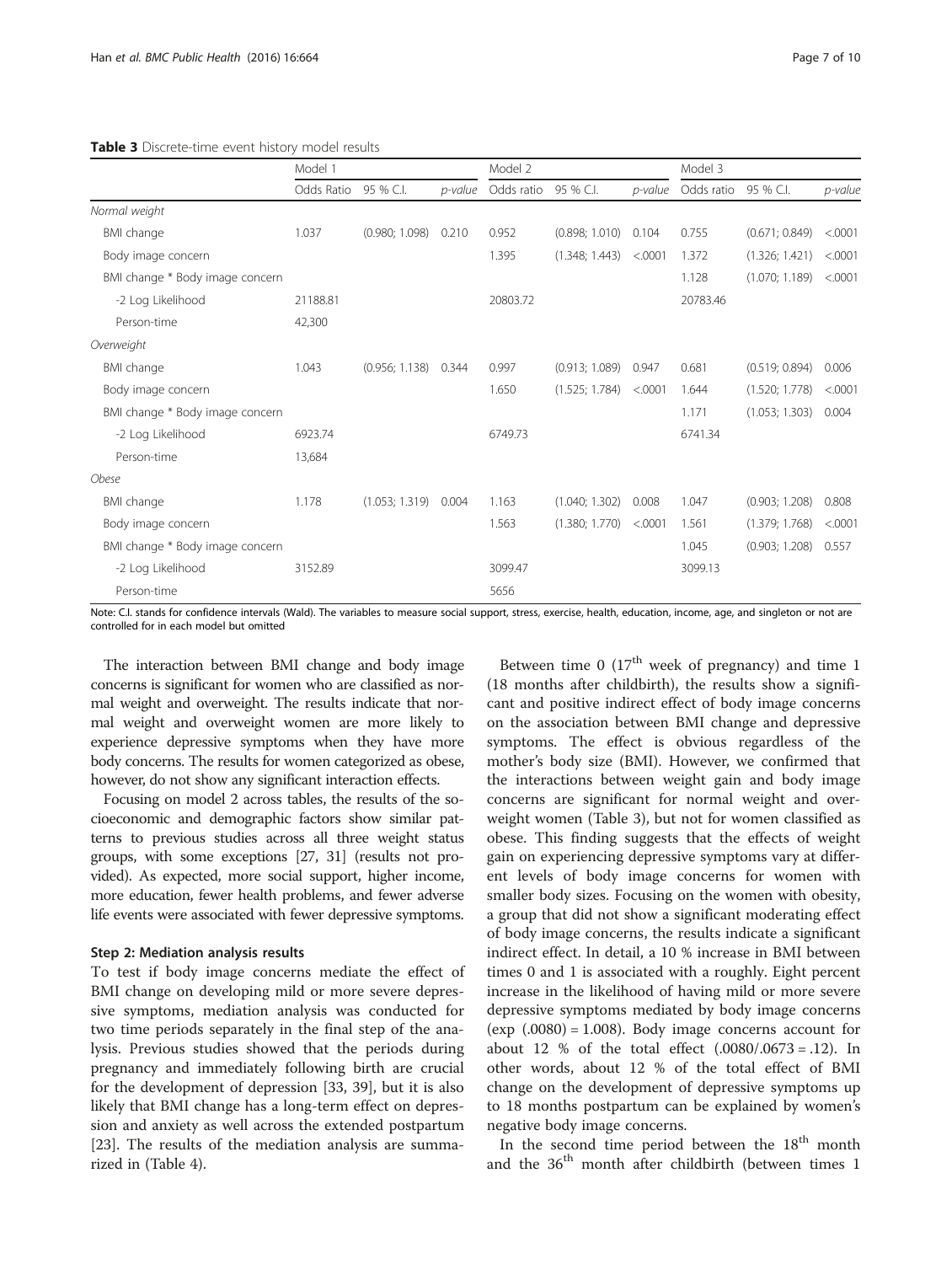|                                   | Between time 0 and 1 |                |                          | Between time 1 and 2 |                |                          |  |
|-----------------------------------|----------------------|----------------|--------------------------|----------------------|----------------|--------------------------|--|
|                                   | Coefficient          | Bootstrap S.E. | Bias-corrected 95 % C.I. | Coefficient          | Bootstrap S.E. | Bias-corrected 95 % C.I. |  |
| Normal weight                     |                      |                |                          |                      |                |                          |  |
| Indirect effect (via mediator)    | 0.0309               | 0.0023         | (0.0265; 0.0357)         | 0.0161               | 0.0022         | $(0.0121; -0.0207)$      |  |
| Direct effect                     | 0.0019               | 0.0136         | $(-0.0236; 0.0289)$      | $-0.0748$            | 0.0197         | $(-0.1126; -0.0350)$     |  |
| Total effect                      | 0.0328               | 0.0136         | (0.0074; 0.0599)         | $-0.0587$            | 0.0197         | $(-0.0967; -0.0193)$     |  |
| # replications                    |                      | 5000           |                          |                      | 4999           |                          |  |
| Overweight                        |                      |                |                          |                      |                |                          |  |
| Indirect effect (via mediator)    | 0.0242               | 0.0036         | (0.0176; 0.0317)         | 0.0132               | 0.0040         | $(0.0063; -0.0220)$      |  |
| Direct effect                     | $-0.0313$            | 0.0228         | $(-0.0755; 0.0141)$      | 0.0870               | 0.0315         | $(0.0227; -0.1451)$      |  |
| Total effect                      | $-0.0072$            | 0.0232         | $(-0.0524; 0.0389)$      | 0.1001               | 0.0315         | $(0.0363; -0.1595)$      |  |
| # replications                    |                      | 4999           |                          |                      | 4960           |                          |  |
| Obese                             |                      |                |                          |                      |                |                          |  |
| Indirect effect<br>(via mediator) | 0.0080               | 0.0038         | (0.0017; 0.0169)         | 0.0088               | 0.0062         | $(-0.0012; -0.0239)$     |  |
| Direct effect                     | 0.0593               | 0.0316         | $(-0.0044; 0.1190)$      | 0.0777               | 0.0526         | $(-0.0325; -0.1739)$     |  |
| Total effect                      | 0.0673               | 0.0318         | (0.0049; 0.1277)         | 0.0865               | 0.0529         | $(-0.0251; -0.1838)$     |  |
| # replications                    |                      | 4999           |                          |                      | 3017           |                          |  |

<span id="page-7-0"></span>Table 4 Mediation analysis results of the association between weight gain and experiencing depressive symptoms with body image concerns as a mediator

Note: Bold if the result is significant at least at the .05 level of significance; S.E. stand for standard errors; C.I. stands for confidence intervals. The variables to measure social support, stress, exercise, health, education, income, age, and singleton or not are controlled for in each model but omitted

and 2), however, the results are more mixed. For those women with obesity, the indirect effect is not significant in the second time period. Yet, indirect effects are still significant for normal weight and overweight women. However, the results for women classified as normal BMI show inconsistent mediation [\[36\]](#page-9-0). The total effect indicates that for mothers classified with normal BMI, BMI change is negatively associated with the development of mild or more severe depressive symptoms (negative). However, the indirect effect has a positive sign, meaning that among those respondents who did not develop mild or more severe depressive symptoms in the first time period, in the second time period (1) BMI gain was positively associated with higher levels of body image concerns, and (2) body image concerns were also positively associated with the likelihood of developing mild or more severe depressive symptoms (separate test results can be provided upon request).

# **Discussion**

This study contributes to our growing understanding of the role of body image in the complex relationship between obesity and depression, with specific focus on the changes in these three factors during the extended transition into motherhood. The very large cohort sample and longitudinal nature of the dataset are advantages of this study. Our results are novel in that they provide increased clarity on some key proposed relationships between women's body image, weight change, weight status, and depression in the first three years after women give birth. Consistent with expectations and previous studies [\[40\]](#page-9-0), we show a significant association between poor body image and the emergence of depressive symptoms over time.

The study thus supports two basic conclusions about the role of body image concerns in the emergence of depressive symptoms. First, it provides a clearer picture of how women with higher BMI have a greater risk of developing depressive symptoms across the extended postpartum period. For these women, substantial further gains in weight following pregnancy can tip them toward or into developing depressive symptoms. Our mediation analysis supports the conclusion that body image concerns also partially explain how weight change in women with pre-pregnancy obesity affects the development of depressive symptoms, especially in the first 18 months after childbirth.

Second, our study adds to our understanding about how new normal weight and overweight (but not obese) mothers develop depressive symptoms. The interaction results suggest that for women who had normal weight and overweight bodies pre-pregnancy—even those who experience significant weight change—having a positive body image is highly protective against a transition to more depressive symptoms in the years after birth. Conversely, normal weight and overweight women who had worse body image and gained weight are more likely subsequently to develop depressive symptoms. Body image concerns accordingly affect all women, regardless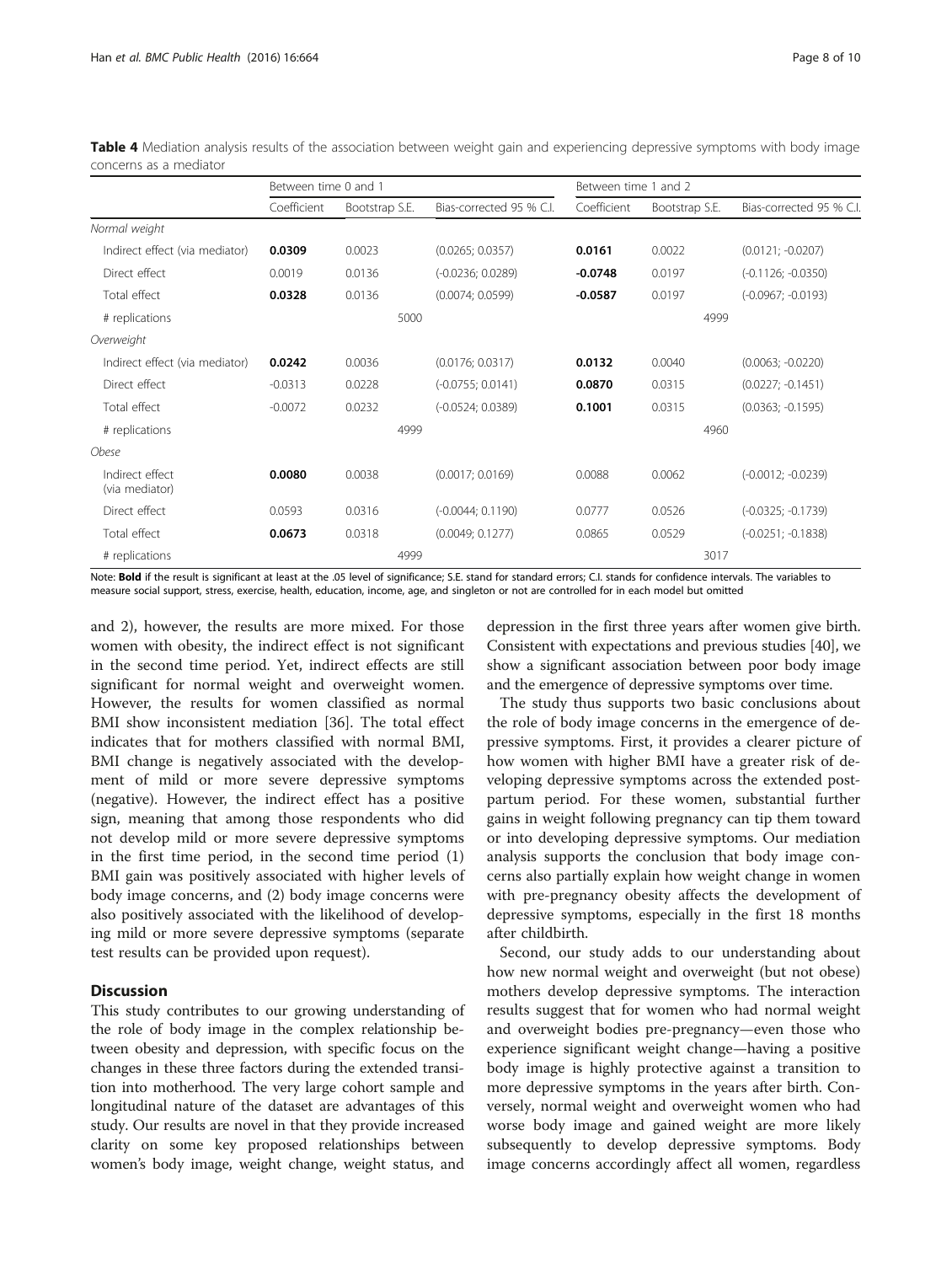of weight status, even if women with the highest prepregnancy body weights are especially vulnerable to their effects.

Our observation that positive body image is protective against the development of depressive symptoms for all groups except obese women suggests the role of body image is different for women classified pre-pregnancy as normal or overweight versus obese. One possible explanation is that a longer history of internalized stigma related to feeling judged because of weight, felt more acutely by women who begin the transition to motherhood already with high body weights [\[9\]](#page-9-0), is more important to women's susceptibility to later emergence of depressive symptoms than actual levels of weight gain during pregnancy or following a birth than weight *per se*. The findings provide additional support to the proposition that body image concerns are important to explaining why women's depressive symptoms are better predicted by body weights than are men's. In general, the results also support the appearance pathway model proposed by Makowitz et al. [\[13\]](#page-9-0), which suggests a meaningful role for body image concerns on the development of depression more generally.

The Norwegian Mother and Child Cohort Study (MoBA) is a large, high-quality prospective dataset that provides the very large sample that is the major strength of this study, allowing modeling of complex relationships among interacting factors to identify effects not so readily observable in smaller-scale or cross-sectional studies. A particular strength of this study is that we consider the fact that body image concerns can change through time and across the motherhood transition in both positive and negative directions, just as can depressive symptoms and weight. Primary limitations of the study are related to our variable and model construction. First, the measurement of body image concerns is constructed based on dichotomous answers from few items. As a result, the reliability test results for the body image concerns index are within an acceptable range but not ideal. Second, the lagged effects of body image concerns on depressive symptoms could not be tested. Body image concerns were measured at times 1 and 2, and they predicted depressive symptoms at times 1 and 2, respectively. This means we can suggest, but cannot clearly demonstrate, a cause-and-effect relationship between body image and depression [\[24](#page-9-0)]. But we also note that the effect size for the association is relatively smaller when longitudinal data with lagged effects is analyzed compared to cross-sectional studies [[26](#page-9-0)]. A further limitation is the use of self-reported weight and height data, rather than direct measurements.

# Conclusion

These findings support a substantial role for body image concerns in the etiology of women's depressive symptoms in their reproductive years, at least associated with

the transition to motherhood. More generally, it reinforces the notion that body image is a broad public health concern. It can act as a significant driver of women's mental health and, in the contexts of early motherhood, perhaps be a little-observed but potentially significant factor shaping children's health as well, given that maternal depression places both women and their children at considerably greater risk of a range of adverse social, economic, and health outcomes. These findings highlight the need for translational research that assesses the feasibility and efficacy of body image interventions for improving the health of both groups [\[1](#page-9-0), [40](#page-9-0)]. While this study shows that body image concerns can most substantially influence the risk of subsequently developing depressive symptoms for women who begin their pregnancies with higher body weights, women at all body sizes also demonstrate significant effects. Thus, interventions to improve body image could benefit all women, regardless of their weight status.

#### Acknowledgements

The Norwegian Mother and Child Cohort Study is supported by the Norwegian Ministry of Health and the Ministry of Education and Research, NIH/NIEHS (contract no N01-ES-75558), NIH/NINDS (grant no.1 UO1 NS 047537-01 and grant no.2 UO1 NS 047537-06A1). We are grateful to Dr. Gro V. Amdam at Arizona State University for her important role in conceiving this project.

#### Funding

This analysis was made possible by support provided by the Virginia G Piper Charitable Trust to Mayo Clinic/ASU Obesity Solutions.

#### Availability of data and materials

The data used for this study is from the Norwegian Mother and Child Cohort Study which is not available to the general public due to the sensitivity of the information. The data used for this study, as well as all syntax, is made available to qualified researchers as part of the Norwegian Mother and Child Cohort Study (MoBa): see https://www.fhi.no/en/studies/norwegian-motherand-child-cohort-study/. Details of the analysis itself can be obtained from the first author, Dr. Seung-Yong Han, but otherwise the authors do not have permissions to share data directly without permission of MoBa.

#### Authors' contributions

AB conceived the study. SYH, AB, and AW participated in the design of the study and drafted and revised the manuscript. SYH managed the data, created the variables, and SYH and AB performed the statistical analysis. All authors read and approved the final manuscript.

#### Competing interests

The authors declare that they have no competing interests. The views expressed are those of the authors and do not reflect the official policy or views of the Norwegian Ministry of Health and the Ministry of Education and Research, NIH/NIEHS, and NIH/NINDS.

#### Consent for publication

Not applicable.

#### Ethics approval and consent to participate

Ethics approval for secondary data analysis was approved by Arizona state university Institutional Research Board (IRB ID: STUDY00001700).

#### Author details

<sup>1</sup>Mayo Clinic/Arizona State University Obesity Solutions initiative, Arizona State University, Tempe, AZ 85287-2402, USA. <sup>2</sup>School of Human Evolution and Social Change, Arizona State University, Tempe, AZ 85287, USA.